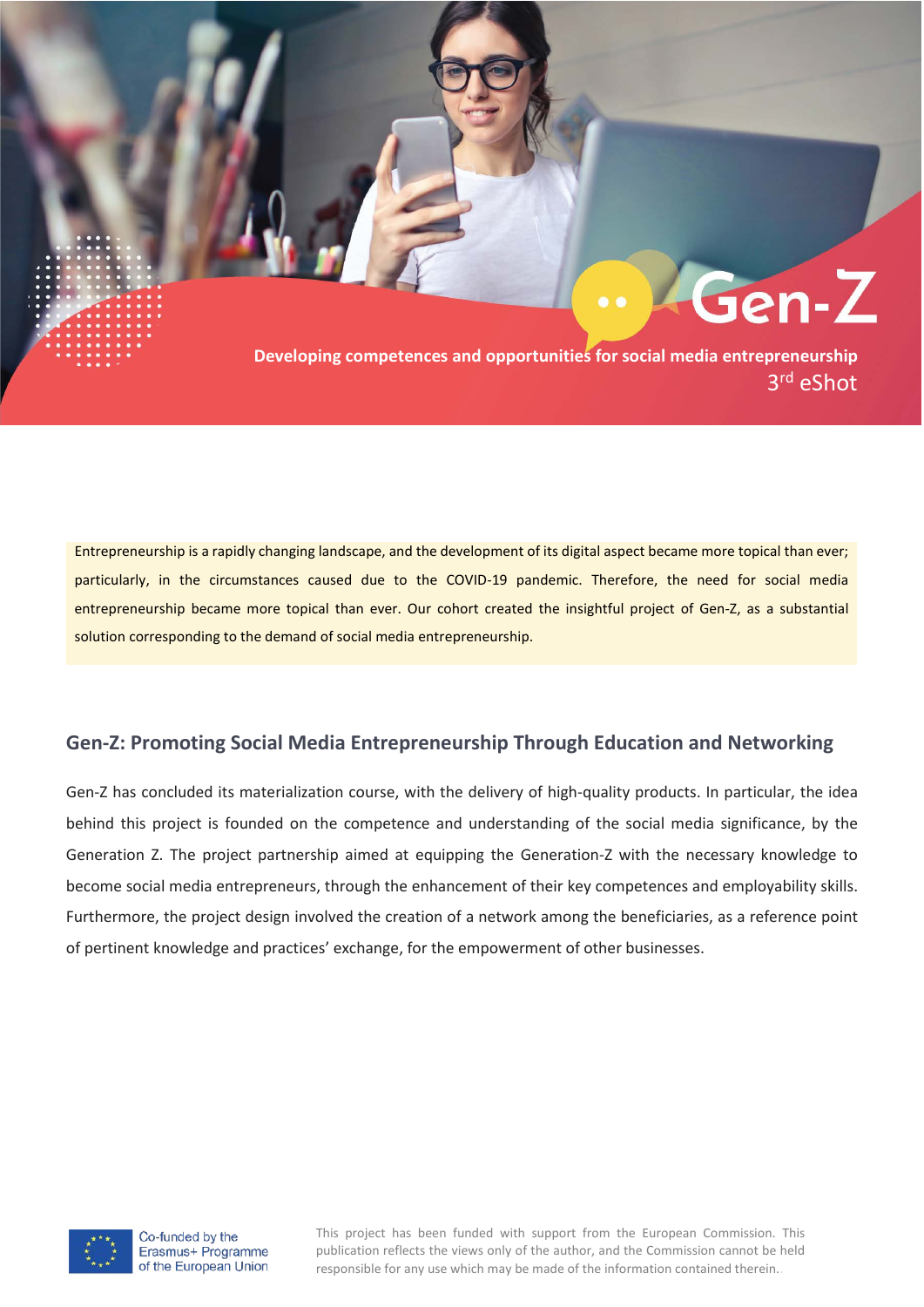

## **An Overview of the Produced Gen-Z Results**

The key element of the project design was to impart knowledge about social media entrepreneurship. These are the intellectual outputs delivered, throughout the project course:

- **[Social Media Entrepreneurs Profiles \(IO1\)](https://genz-project.eu/outputs-io1)**: The partnership begun with the process of mapping and gathering key elements that constitute the profile of a successful entrepreneur and business. At this stage, the partnership examined cases of existing successful examples and good practices.
- **[Training Curriculum \(IO2\)](https://platform.genz-project.eu/login/index.php)**: Subsequently, a training curriculum, in the framework of social media business, was developed and tested. The contents explore pertinent topics, such as: practicing social media entrepreneurship; mastering the major social media platforms; planning my social media business; mastering tools to creating social media viral contents; building my social media influencer marketing and advertising strategy; starting, monetizing, and managing my business.
- **[In-Service Training \(IO3\)](https://platform.genz-project.eu/login/index.php)**: This stage was focused on the reinforcement of trainers, teachers, and mentors, for the best possible implementation of the training curriculum.
- **[The Gen-Z Hub \(IO4\)](https://platform.genz-project.eu/?lang=en)**: The creation of Gen-Z hub is the digital spot, where all the aforementioned project outputs are gathered. Moreover, the Gen-Z hub will operate as a point of exchange for the virtual community that represents social media entrepreneurship.